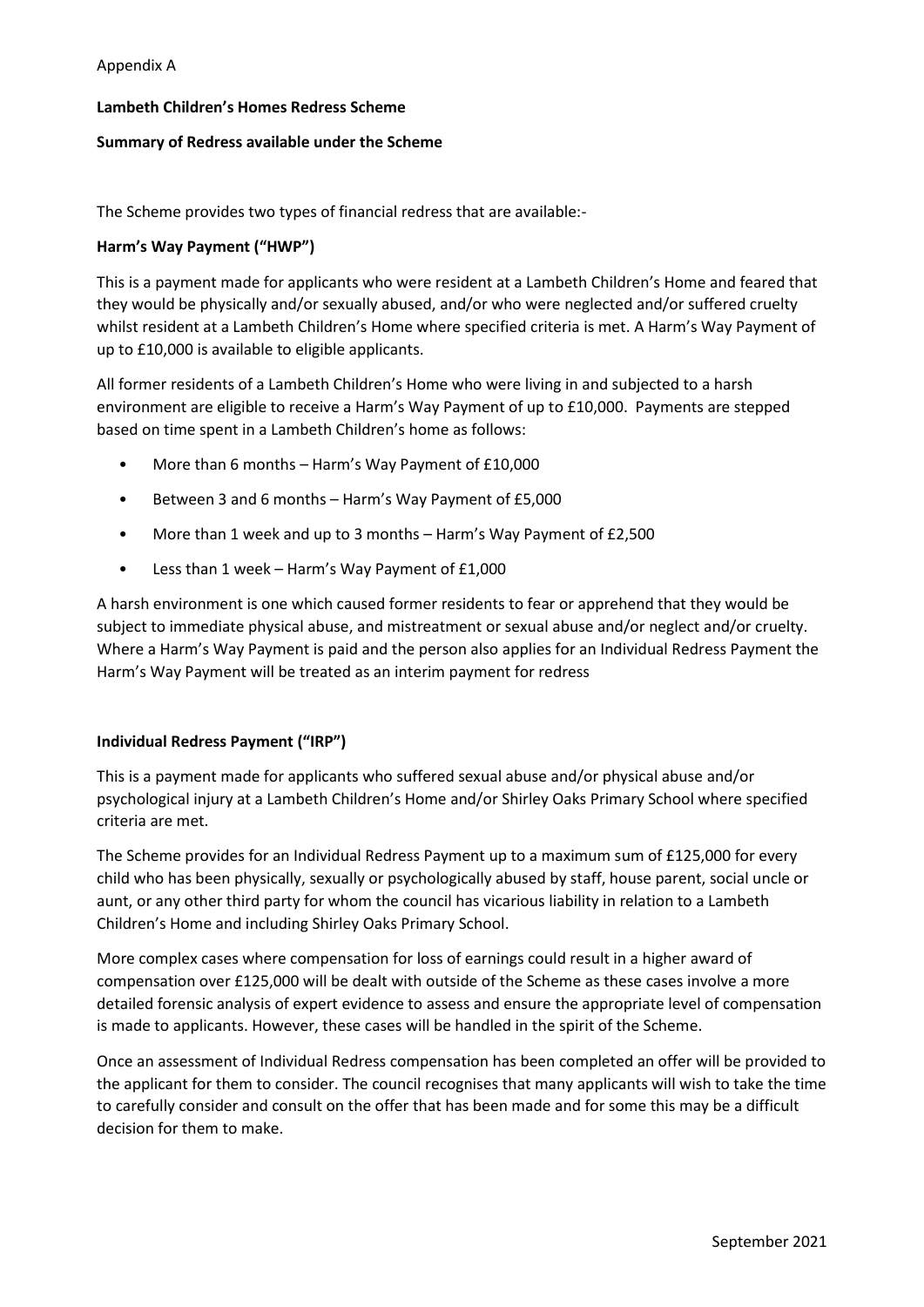# Appendix A

Offers of Individual Redress are made based upon consideration of all of the information and evidence that is made available at that time. In some cases subsequent information or evidence including medical evidence may be presented by the applicant at a later stage which upon evaluation may result in an increase in the level of compensation offered.

Compensation for any harm/consequence as a result of abuse suffered is calculated by reference to the tariff which forms part of the Scheme. The tariff contains four compensation tariff bands. Bands 1-3 are designed to compensate for pain, suffering and loss of amenity, including psychiatric/psychological injuries. In addition to damages for pain/suffering and loss of amenity Band 4 is designed to award additional compensation for loss of opportunity arising from the abuse and its effects.

## **Maximum available payment**

The Scheme provides for total compensation of up to £125,000, however complex cases where special damages could result in a higher award of compensation will be dealt with outside of the Scheme but still in the spirit of the Scheme as these cases involve a more detailed forensic analysis of expert evidence and will take longer to process.

# **Application process**

Anyone applying for compensation is required to complete an application form with as much information as possible. A more detailed account or statement is required for those applying for an Individual Redress payment. Completed applications are then verified against the information and records held by the council to determine whether the applicant meets the Scheme criteria and is accepted into the Scheme.

Applications are processed in two stages, the first is the determination of eligibility under the Scheme which is known as verification and the calculation and payment of the Harm's Way payment to eligible applicants. The second stage is determining the value of any Individual Redress payment that is due to an applicant to reflect the abuse and psychological injury suffered whilst as a child in a Lambeth Children's home.

## **Stage 1 – Verification of application and Harm's Way Payment**

The verification and Harm's Way process includes:

- Receiving & setting up new applications
- Verification & confirmation of an applicant's placement in a Lambeth Children's home
- Determination of eligibility for a Harm's Way Payment
- Making the Harm's Way Payment to eligible applicants
- Payment of fixed legal costs to an applicant's legal representative

## **Stage 2 – Individual Redress Payment**

The processing of Individual Redress Payments includes: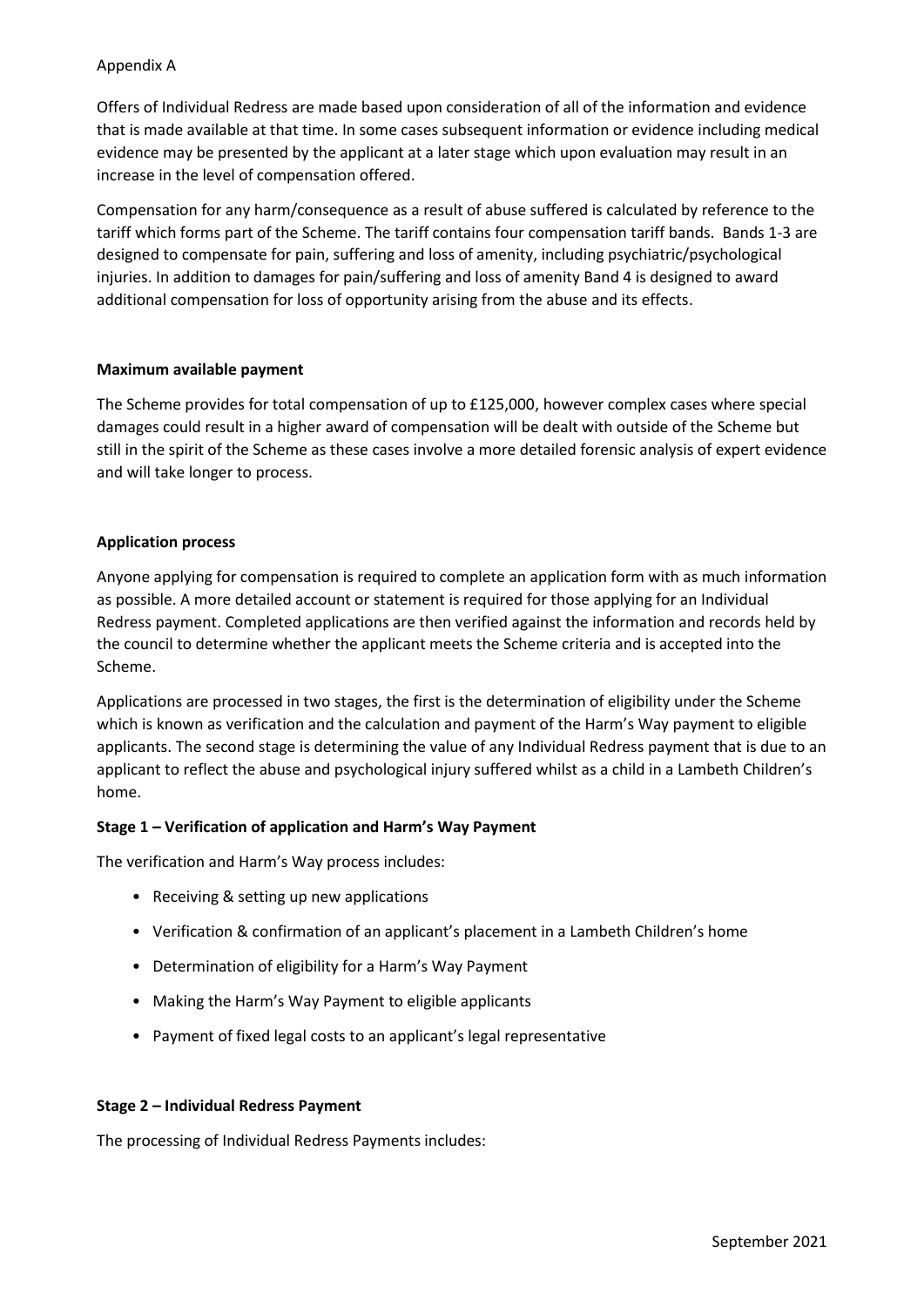- Review of relevant documentation, evidence, medical records & care records
- Sourcing of care records & preparation of social care records chronology
- Assessment of injury & appropriate compensation to be paid to reflect the severity of abuse and/or injury
- Assessment of any consequential hurt, fear and humiliation and eligible applicant has experienced and the lifetime consequences the abuse has caused
- Liaison with applicant or their legal representatives
- Arrangement of medical assessment & consideration of expert medical report
- Making interim redress payments to eligible applicants
- Making final redress payment and finalising applicant legal costs
- Offer of non-financial redress

## **Appeals process**

An Independent Appeal Panel has been established to deal with appeals made by applicants. The appeal panel is chaired by a single retired judge who is supported by a pool of 7 barristers and 5 other experts. A full appeal panel comprising of the chair, a barrister and other experts adjudicates on disputes arising concerning the amount of any Harm's Way Payment, the amount of any Individual Redress Payment and the amount of any legal costs and expenses claimed. Matters relating to eligibility under the Scheme are adjudicated on by one panel member only, the panel chair.

Appeals that are submitted by applicants are dealt with in the first instance by a 'point of contact' (a pupil barrister) appointed by the panel chair who will determine in conjunction with the panel chair the type of appeal that has been submitted and whether this requires a full panel of three to be established or whether the appeal is primarily an eligibility matter to be determined by the chair only in the first instance. The point of contact will then liaise as necessary between all parties to ensure all information is collated and presented to the chair/appeal panel for determination. This approach ensures that the appeal panel operates independently of the council.

# **LAMBETH CHILDREN'S HOMES**

Below is a list of children's homes that were run by Lambeth or its predecessor authority**\*** (and which subsequently transferred to Lambeth), either within or outside of their area, that provided accommodation for children in care.

| 1. Shirley Oaks                    | 18. Monkton Street |
|------------------------------------|--------------------|
| Almond House Hostel<br>$2^{\circ}$ | 19. Mount Villas   |